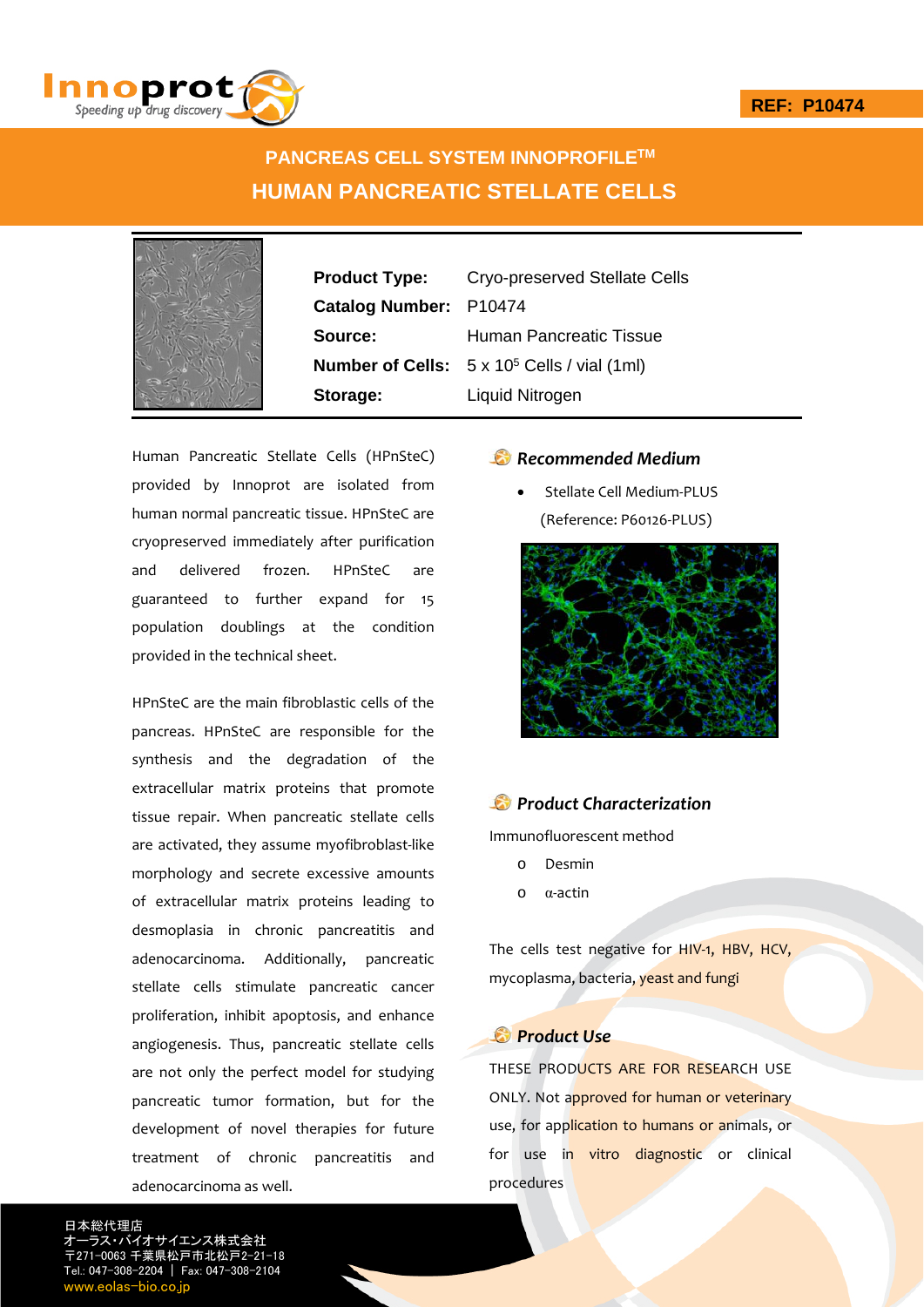

# **INSTRUCTIONS FOR CULTURING CELLS**

*IMPORTANT*: Cryopreserved cells are very delicate. Thaw the vial in a 37 ºC waterbath and return them to culture as quickly as possible with minimal handling!

### **Set up culture after receiving the order:**

- 1. Prepare a poly‐L‐lysine coated flask (2 μg/cm2 , T‐75 flask is recommended). Add 10 ml of sterile water to a T‐75 flask and then add 15 μl of poly‐L‐ lysine stock solution. Leave the flask in incubator overnight (minimum one hour at 37ºC incubator).
- 2. Prepare complete medium decontaminate the external surfaces of medium and medium supplements with 70% ethanol and transfer them to sterile field. Aseptically open each supplement tube and add them to the basal medium with a pipette. Rinse each tube with medium to recover the entire volume.
- 3. Rinse the poly‐L‐lysine coated flask with sterile water twice and add 20 ml of complete medium to the flask. Leave the flask in the hood and go to thaw the cells.
- 4. Place the vial in a 37°C waterbath, hold and rotate the vial gently until the contents are completely thawed. Remove the vial from the waterbath immediately, wipe it dry, rinse the vial with 70% ethanol and transfer it to a sterile field. Remove the cap, being careful not to touch the interior threads with fingers. Using a 1 ml eppendorf pipette gently resuspend the contents of the vial.
- 5. Dispense the contents of the vial into the equilibrated, poly‐L‐lysine coated culture vessels. A seeding density of 5,000 cells/cm<sup>2</sup> is recommended.
- Note: Dilution and centrifugation of cells after thawing are not recommended since these actions are more harmful to the cells than the effect of DMSO residue in the culture.
- It is also important that HHSteC are plated in poly‐L‐lysine coated flask that promotes cell attachment and growth.
- 6. Replace the cap or cover, and gently rock the vessel to distribute the cells evenly. Loosen cap if necessary to permit gas exchange.
- 7. Return the culture vessels to the incubator.
- 8. For best result, do not disturb the culture for at least 16 hours after the culture has been initiated. Change the growth medium the next day to remove the residual DMSO and unattached cells, then every other day thereafter.

## **Maintenance of Culture:**

- 1. Change the medium to fresh supplemented medium the next morning after establishing a culture from cryopreserved cells.
- 2. Change the medium every three days thereafter, until the culture is approximately 70% confluent.
- 3. Once the culture reaches 70% confluence, change medium every other day until the culture is approximately 90% confluent.

日本総代理店 オーラス・バイオサイエンス株式会社 〒271-0063 千葉県松戸市北松戸2-21-18 Tel.: 047-308-2204 | Fax: 047-308-2104 www.eolas-bio.co.